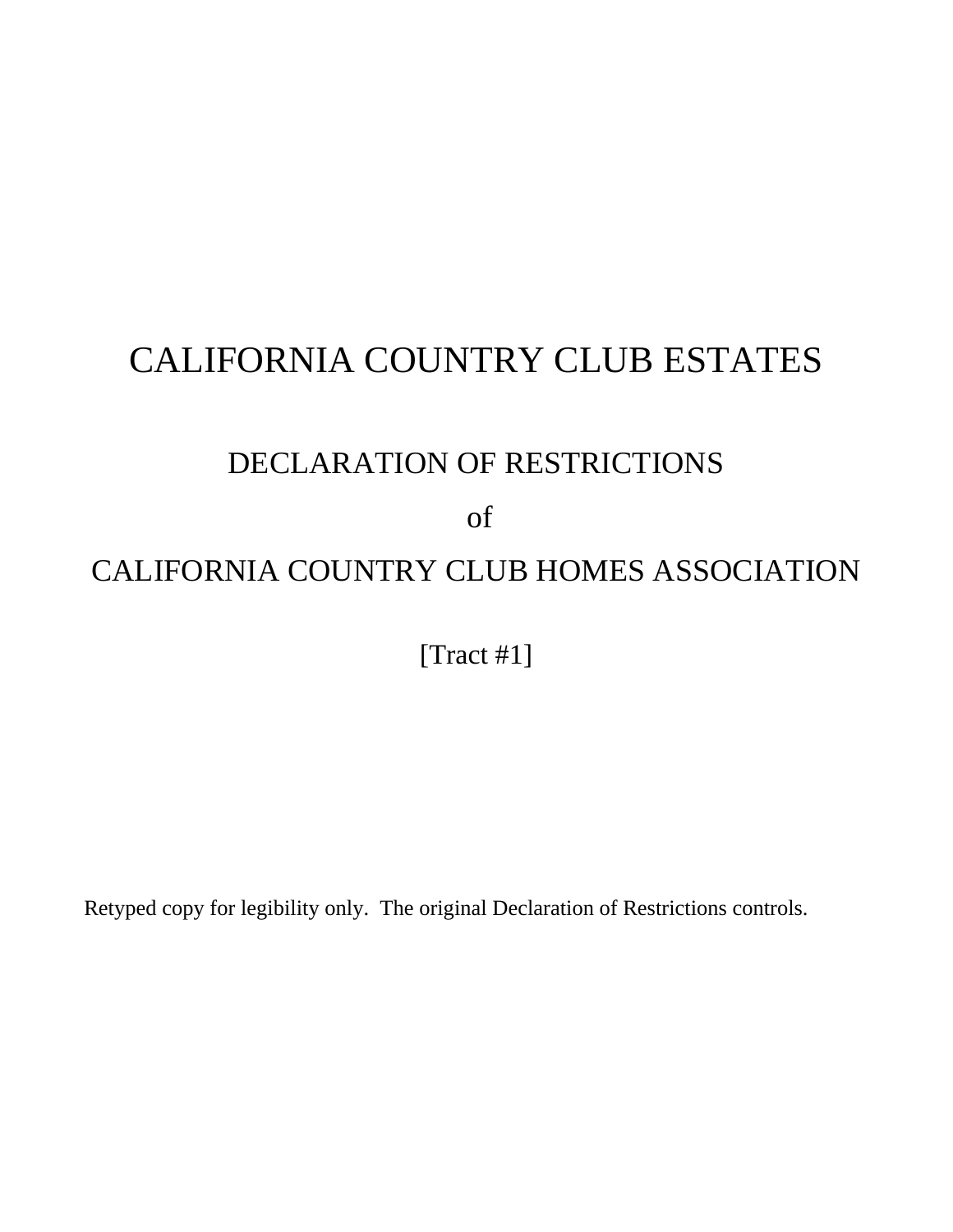# **DECLARATION OF RESTRICTIONS**

THIS DECLARATION made this  $12<sup>th</sup>$  day of April, 1951, by COUNTRY CLUB T. H. CORP., a California corporation (hereinafter referred to as "Declarant).

## WITNESSETH:

WHEREAS, Declarant is the owner of the real property hereinafter described as Article 1 hereof; and

WHEREAS, Declarant desires to subject said property to the following conditions, restrictions and charges for the benefit of said property and its present and subsequent owners; and

WHEREAS, the power to enforce certain of said conditions, restrictions, reservations and charges is to reside in California Country Club Homes Association, a nonprofit corporation (hereinafter referred to as the "Association"), whose members shall be Declarant and all future owners of record of building sites on said property: (sic)

NOW, THEREFORE, Country Club T.H. Corp., hereby declares that the property described in Article 1 hereof is and shall be held and conveyed upon and subject to the conditions, covenants, restrictions, reservations and charges hereinafter set forth:

#### ARTICLE 1. PROPERTY SUBJECT TO THIS DECLARATION.

The real property subject to this Declaration is situated in Los Angeles, California, and is more particularly described in Schedule A which is annexed hereto, incorporated herein by reference, and made a part hereof.

## ARTICLE 2.

## ADDITIONAL PROPERTY WHICH MAY BE SUBJECTED TO THIS DECLARATION

Declarant also owns a larger parcel of real property, of which that described in Schedule A is a part. Such larger parcel is more particularly described in that certain deed from Beverly Management Corporation, to Declarant, dated December 15, 1950, recorded December 22, 1950, in Book 35144, page 84, of Official Records of Los Angeles County, California. Declarant contemplates the sale of the entire parcel, in lots for building sites in accordance with the general scheme or plan set forth in this Declaration. If, as and when Declarant determines to offer for sale portions of said land in addition to that described in Schedule A, it may subject such additional portions to these restrictions, with such modifications or alterations thereof or additions thereto as the circumstances may require, by appropriately recording a supplement hereto which shall be designated "Supplementary Schedule B". However, nothing contained herein shall be construed as requiring Declarant to subject to these restrictions any property other than that described in Schedule A. Declarant hereby expressly reserving the right and option to subject the other property referred to in this Article to these restrictions, if and when Declarant sees fit so to do; nor shall any property other than that described in Schedule A be deemed subject to this Declaration, or any of the conditions, covenants, restrictions, reservations and charges herein set forth, unless and until expressly subjected thereto, except that the property described in said deed dated December 15, 1950 from Beverly Management Corporation to Declarant shall be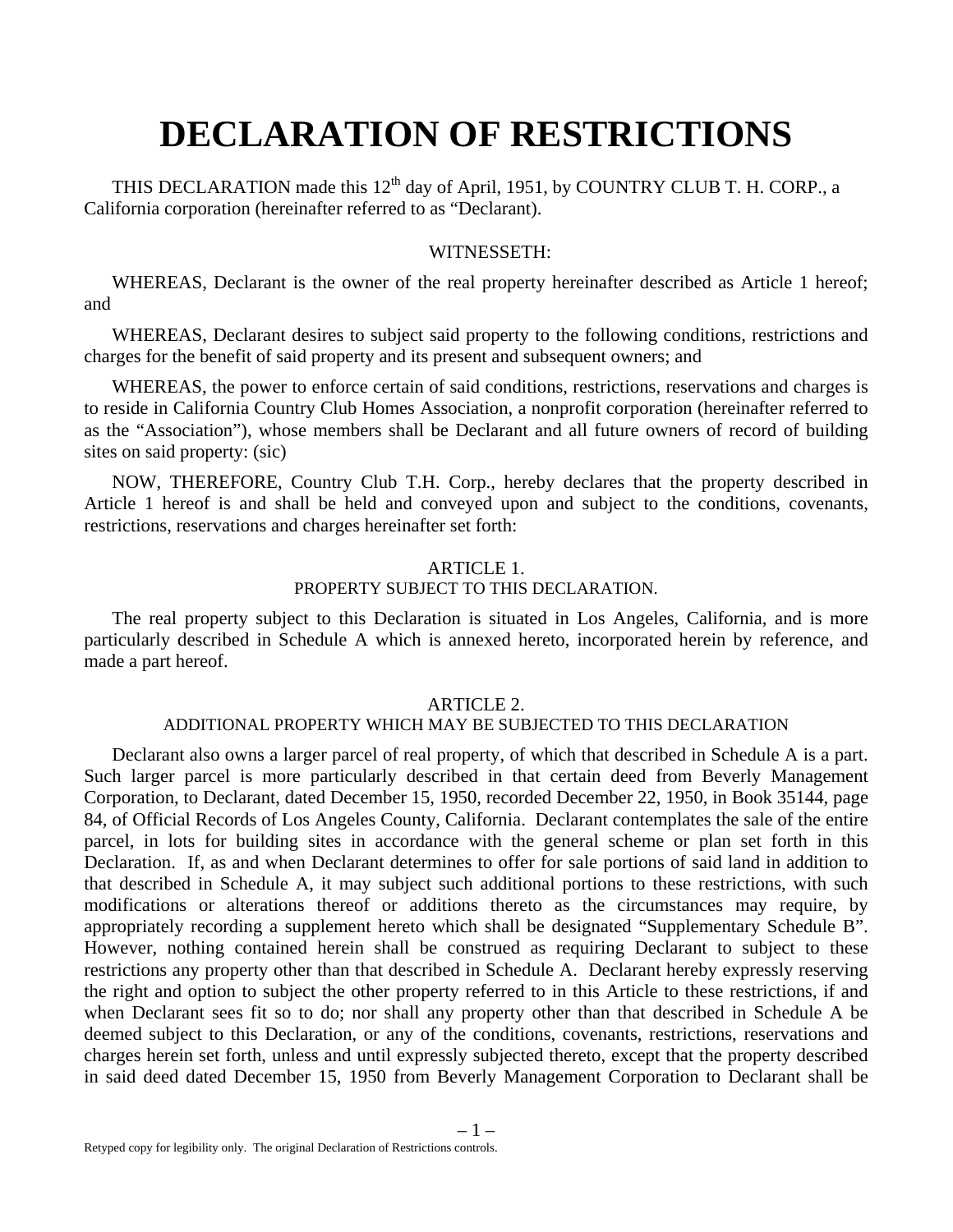subject to the covenant of Declarant, contained in Article 17 hereof, not to use the same for the purpose of exploring for, taking therefrom, or producing therefrom, gas, oil or other hydrocarbon substances.

#### ARTICLE 3. DEFINITION OF TERMS

Wherever used in this Declaration, the following terms shall have the following meanings:

§3.01. "Dwelling house" and "outhouse" shall include both main portion of such structures and all projections therefrom, such as bay, bow or oriel windows, exterior chimneys, covered porches or porticoes and the like, including, in the case of dwelling houses, garages incorporated in and forming a part thereof; but shall not include the eaves of such structures, nor any open pergola, nor any uncovered porch, stoop or steps the balustrades or sides of which do not extend more than three (3) feet above the level of the first floor of such building.

§3.02 "Lot" means one of the numbered parcels on the map referred to in Schedule A.

§3.03 "Building site" means either a lot as shown on said map, or a parcel consisting of a portion of any lot (other than a corner lot) or contiguous portions of any two or more contiguous lots (other than corner lots); provided, however, that such parcel, if composed of a portion of a lot or portions of two or more contiguous lots, shall have a principal frontage of not less than fifty (50) feet, and an area of at least five thousand (5,000) square feet.

§3.04 "Said property" means the property described in Schedule A, unless the context and circumstances otherwise require.

§3.05 "Setback" means the minimum distance between the dwelling house or other structure referred to and a given street or line.

§3.06 "Street" means any street, highway or other thoroughfare shown on such map, whether designated thereon as street, avenue, boulevard, place, drive, road, terrace, way, lane, circle or otherwise.

§3.07 "Street frontage" means that portion of a lot or building site which borders on a street.

## ARTICLE 4. USES OF PROPERTY.

§4.01 No building site on said property shall be used for any purpose other than residence purposes.

§4.02 No stable, poultry house or yard, pigeon loft or house, or rabbit hutch or house shall be constructed or maintained on any building site; no horses, cattle, cows, goats, sheep, rabbits, hares, or other animals, pigeons, pheasants, game birds, game, or other birds, fowls or poultry shall be raised, kept or permitted upon said real property or any part thereof, except that dogs and cats may be kept upon said real property, provided that they are not kept, bred or raised thereon for commercial purposes or in unreasonable quantities.

§4.03 Said property shall not, nor shall any part thereof, be used for the purpose or exploring for, taking therefrom, or producing therefrom, gas, oil or other hydrocarbon substances.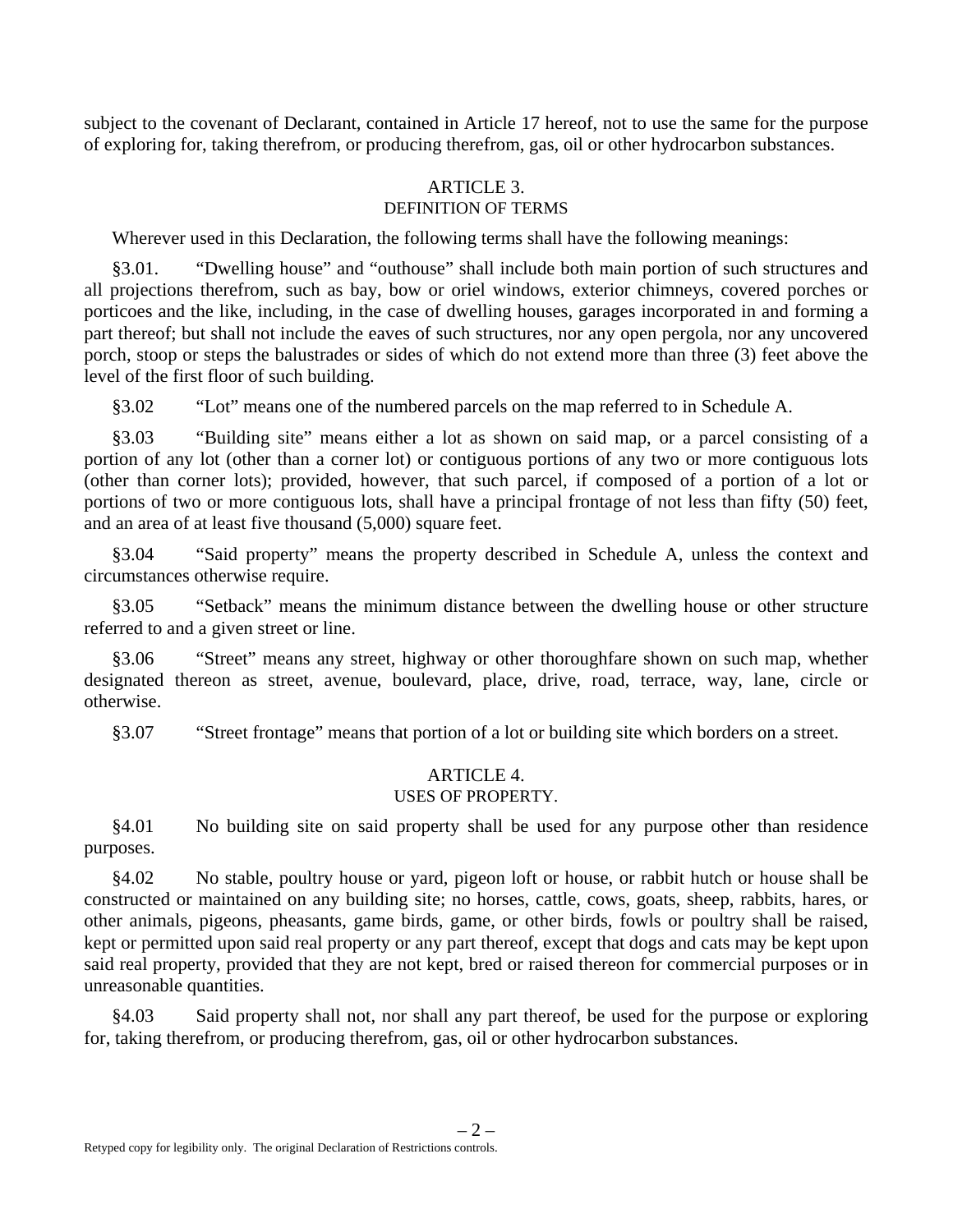§4.04 No noxious or offensive trade or activity shall be carried out upon said property or any part thereof, nor shall anything be done or maintained thereon which may be or become an annoyance or nuisance to the neighborhood.

§4.05 Each dwelling house erected on said property shall be equipped with an electric garbage disposal unit. In the event such unit is not available for any dwelling house and the Association is unable to provide a unit at wholesale price within ten (10) days after it has been notified that such unit is unavailable, the Association shall waive such provisions as to such dwelling house.

## ARTICLE 5.

## CHARACTER AND SIZE OF BUILDINGS

§5.01 No building may be erected or maintained on any building site on said property except one (1) single-family dwelling house not more than two (2) stories in height above the main floor level, designed for occupation by not more than one family, together with the outhouses and garages hereinafter permitted.

§5.02 (a) Outhouses or garages (not more than one (1) story in height if appurtenant to a one-story dwelling house, and not more than two (2) stories in height if appurtenant to a two-story dwelling house) may be erected and maintained for the use of the owner or occupants of the building site upon which such outhouse or garage is located.

(b) Each outhouse and garage shall conform generally in architectural design and exterior materials and finish to the dwelling house to which it is appurtenant.

(c) No outhouse of any kind, or garage, shed or tent, or trailer used for living purposes, shall be erected or maintained on any building site prior to the erection thereon of the principal structure permitted to be erected thereon by this Declaration.

§5.03 No building, any part of which is designed for dwelling purposes, shall be in any manner occupied while in the course of original construction or until it complies with all requirements as to area and with all other conditions and restrictions applicable thereto. The construction of any building or structure shall be prosecuted with reasonable diligence continuously from the time of commencement until fully completed. Every building, fence, wall or other structure placed on any part of said property shall be constructed from new material, unless the use of other than any material therefore shall have received the written approval of the Association. No building constructed elsewhere shall be moved to or constructed on said property except with the written approval of the Association.

§5.04 Each dwelling house erected on said property, or any part thereof, shall face or front the principal street of the building site upon which it is located, as such principal street is indicated on Schedule A or said map therein referred to; provided that as to corner lots, a dwelling house may face or front a street other than the principal street, if the written approval of the Association is received therefor; and in such event the Association shall have the right to determine the extent and locations of the setbacks in and affecting such corner lot or lots.

§5.05 Each building erected or maintained on a building site shall have a full-pitched roof at the ratio or not less than three inches (3") or twelve inches (12") run.

§5.06 No dwelling house more than one (1) story in height above the main floor level having a smaller ground floor area (exclusive of porches, basements, cellars, and any garage incorporated in and forming a part of the house) than one thousand (1,000) square feet shall be erected; nor shall any dwelling house have a smaller total floor area than fifteen hundred square feet (exclusive of porches,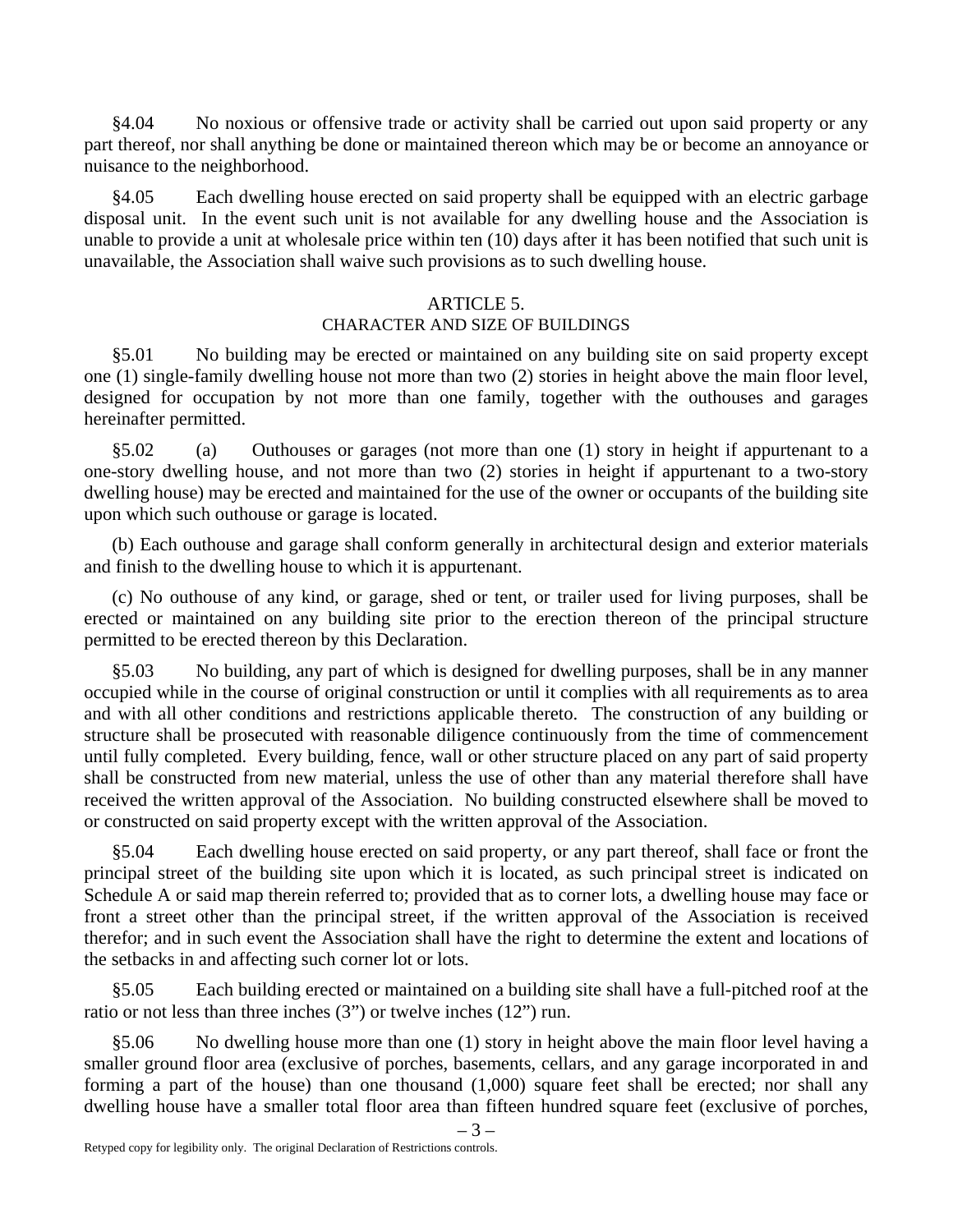patios, basements, cellars, and any garage incorporated in and forming a part of the house); provided, however, that with the written consent of the Association, the minimum ground floor area of any dwelling house may be reduced by not more than one hundred (100) square feet, if such reduction, in the opinion of the Association, would not be detrimental to the appearance of such dwelling house.

## ARTICLE 6.

## FENCES.

§6.01 No fence or boundary wall located upon a building site shall have a height greater than six (6) feet above the finished graded surface of the ground upon which it is located.

§6.02 No wall or fence higher than thirty inches from the ground level shall be erected or maintained within the setback area of any building site as to any street.

§6.03 No hedge or hedgerow within the setback area of any dwelling house as to any street shall have a height greater than three (3) feet above the finished graded surface of the ground upon which such hedge or hedgerow is located.

#### ARTICLE 7.

#### APPROVAL OF PLANS.

§7.01 No building, fence, wall, pole or other structure shall be erected, constructed, altered or maintained upon any portion of said property, or of any property at any time within the jurisdiction of the Association, unless a complete set of plans and specifications therefor, including the exterior color scheme together with a block plan indicating the exact location on the building site, shall have been submitted to and approved in writing by the Association and a copy of such plans as finally approved deposited for permanent record with the Association. Such plans and specifications shall be submitted in writing for approval, over the signature of the owner of the building site or over the signature of his duly authorized agent, on a form prepared by and satisfactory to the Association. The approval of said plans and specifications may be withheld not only because of their noncompliance with any of the specific conditions, covenants and restrictions contained in this and other clauses hereof, but also by reason of the reasonable dissatisfaction of the Association with the grading plan, location of the structure on the building site, the color scheme, finish, design, proportions, architecture, shape, height, style or appropriateness of the proposed structure or altered structures, the materials used therein, the kind, pitch or type of roof proposed to be placed thereon, or because of its reasonable dissatisfaction with any or all other matters or things which, in the reasonable judgment of the Association, would render the proposed structure inharmonious or out of keeping with the general plan of improvement of said property or with the structures erected on other building sites in the immediate vicinity of the building site on which said structure is proposed to be erected. The purchaser of any lot, or portions of lots, for building sites in said property, by the acceptance of deeds therefore, or by the signing of contracts or agreements to purchase the same, shall be personally obligated to pay the Association a fee to be fixed by it for the examination, inspection and approval of each set of plans and specifications, et cetera, in accordance with the provisions hereof.

§7.02 The Association may, in its by-laws or otherwise, provide for the appointment of three (3) persons to constitute a Review Board, whose duties shall be to assist the Association in all matters referred to in Article 7 and to perform such other functions as the Association may assign to such Review Board from time to time. The members of such Review Board need not be members of the

 $-4-$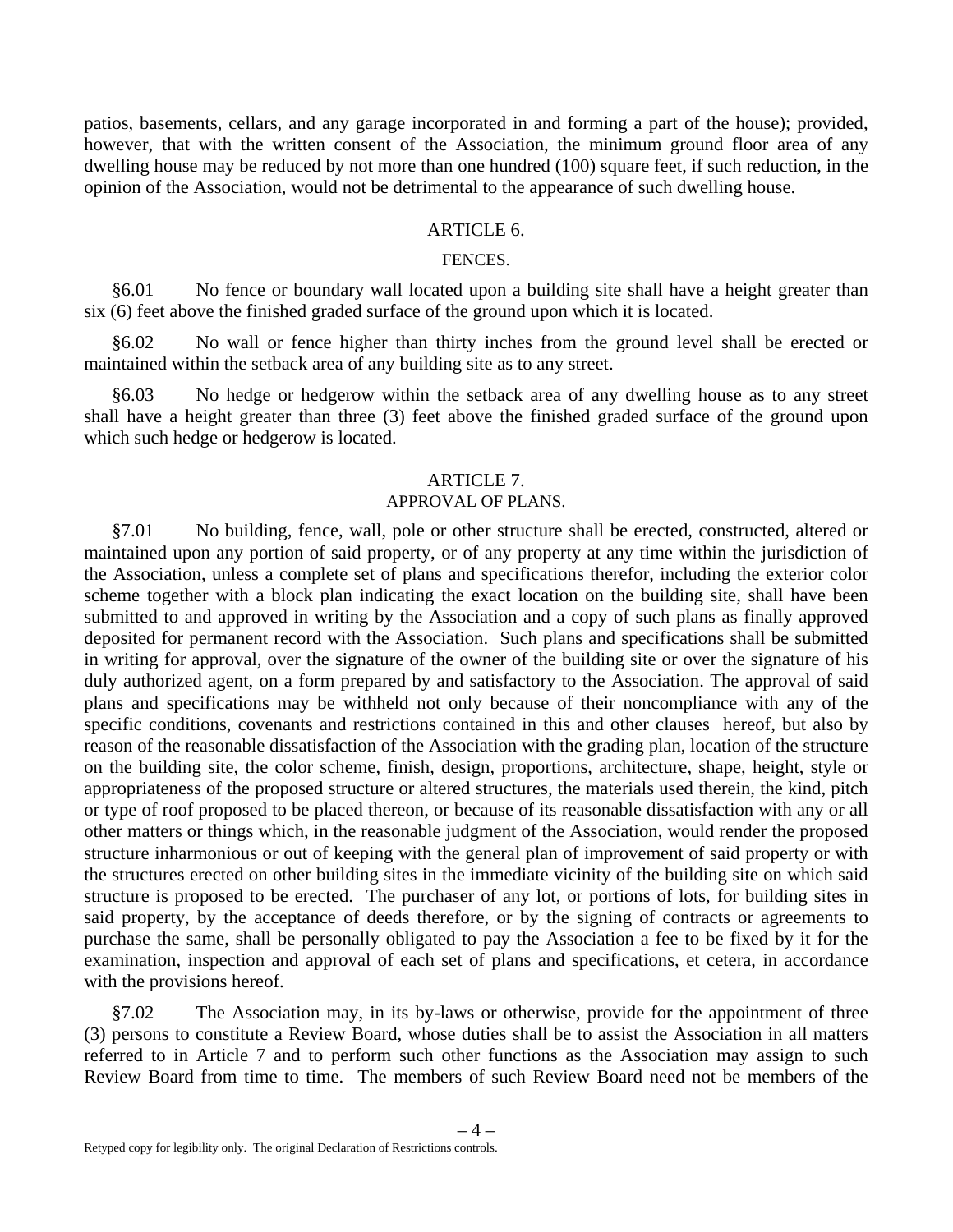Association. They shall hold office for such time as the Association by resolution may provide, and shall receive such compensation as the Association may from time to time determine.

§7.03 The approval of the Association for use on any building site of any plans or specifications submitted for approval, as herein specified, shall not be deemed to be a waiver by the Association of its right to object to any of the features or elements embodied in such plans or specifications if and when the same features or elements are embodied in any subsequent plans and specifications submitted for approval as herein provided, for use on other building sites.

§7.04 If after such plans and specifications have been approved, any building, fence, wall or other structure shall be altered, erected or maintained upon the building site otherwise than as approved by the Association, such alteration, erection and maintenance shall be deemed to have been undertaken without the approval of the Association every having been obtained as required by this Declaration.

§7.05 Any agent or officer of the Association may from time to time at any reasonable hour or hours enter and inspect any property subject to the jurisdiction of the Association as to its maintenance or improvement in compliance with the provisions hereof; and the Association and/or any agent or officer thereof shall not thereby be deemed guilty of any manner of trespass for such entry or inspection. The Association may issue a certificate of completion and compliance as to any property so inspected and make and collect a charge therefor.

§7.06 For the purpose of making a search upon, or guaranteeing or insuring title to, any lien on and/or interest in any lot or parcel of said property, and for the purpose of protecting purchasers and emcumbrancers for value and in good faith as against the performance of nonperformance of any of the acts in this Declaration authorized, permitted or to be approved by the Association, the records of the Secretary of the Association shall be prima facie evidence as to all matters shown by such records; and the issuance of a certificate of completion and compliance by the Association showing that the plans and specifications for the improvements or other matters herein provided for or authorized have been approved, and that said improvements have been made in accordance therewith, or of a certificate as to any matters relating to the Association by the Secretary thereof, shall be prima facie evidence and shall fully justify and protect any title company or persons certifying, guaranteeing or insuring said title, or any lien thereon and/or any interest therein, and shall also fully protect any purchaser or encumbrancer in good faith and for value in acting thereon, as to all matters within the jurisdiction of the Association. In any event after the expiration of one (1) year from the date of the issuance of a building permit by municipal or other governmental authority for any structure, work improvement or alteration, said structure, work improvement or alteration shall, in favor of purchasers and encumbrancers in good faith and for value, be deemed to be in compliance with all the provisions hereof, unless actual notice executed by the Association of such noncompletion and/or noncompliance shall appear of record in the office of the County Recorder of Los Angeles County, California, or legal proceedings shall have been instituted to enforce completion and or compliance.

## ARTICLE 8.

## SETBACK AND LOCATION OF BUILDINGS.

§8.01 Dwelling houses erected on said property shall have such setbacks from streets as are more particularly specified in Schedule A.

§8.02 Uncovered porches, stoops or pergolas constituting a part of a dwelling house or outhouse may encroach not more than seven (7) feet into the setback area for dwelling houses as to any street if, such setback is fifteen (15) feet or more.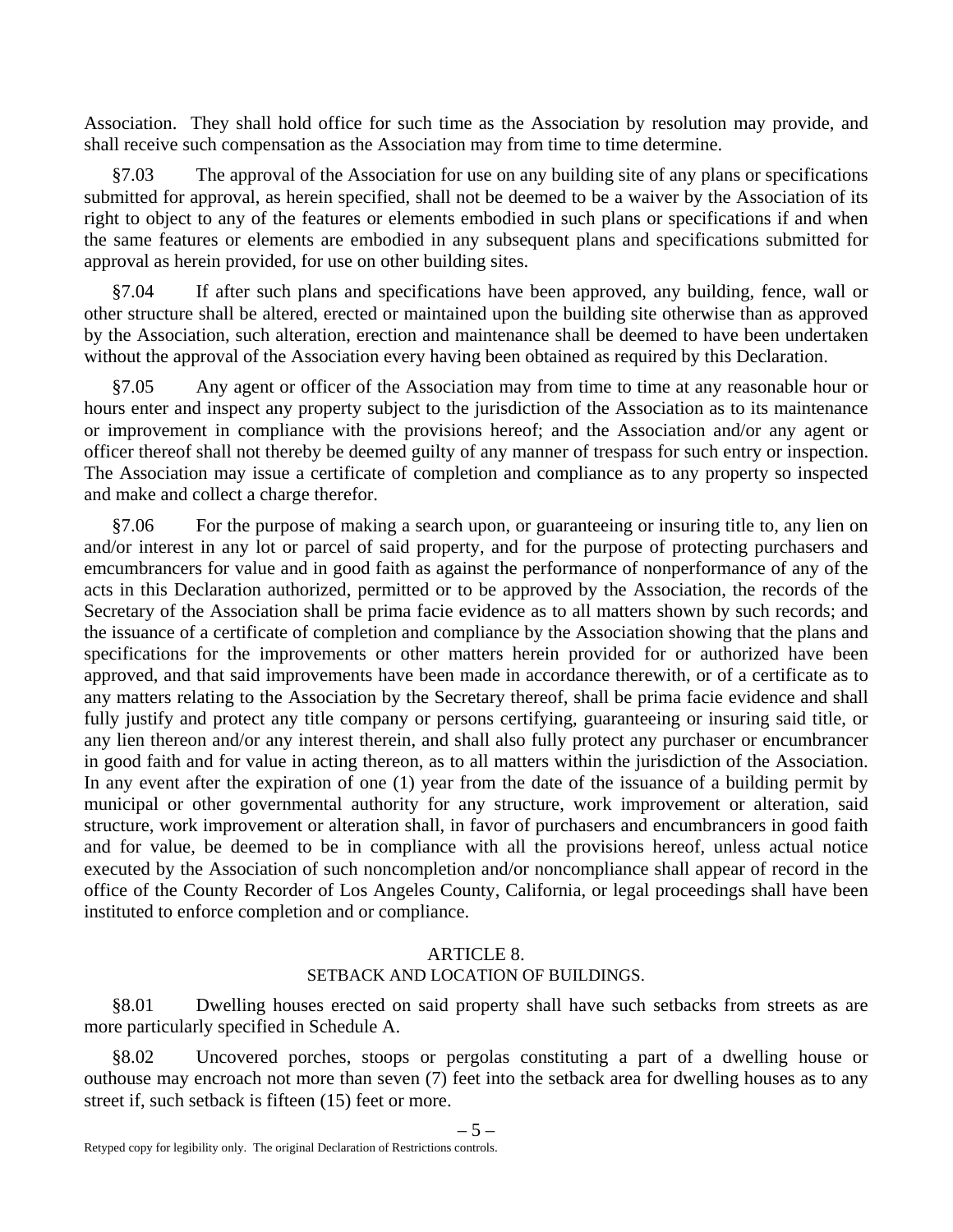§8.03 Outhouses of any kind erected or maintained on any building site which has only one street frontage shall be located on the rear one-quarter (1/4) of the building site. In the case of corner building sites, outhouses shall be located on the rear one-quarter (1/4) of the building site (computed from the street upon which such building site has its principal frontage) and a set back of not less than twenty (20) feet from any other street. Dwelling houses shall have a setback of not less than ten (10) feet from the rear lines of the building sites upon which they are respectively located.

§8.04 Each dwelling house shall have a setback of not less than five (5) feet from each side line of the building site on which it is located, except that in the case of corner lots, the setbacks from the side lines along the streets shall be those indicated in Schedule A and the map therein referred to. No portion of any dwelling house shall encroach on any such side line setback area, except that: (a) eaves, porte cocheres, open pergolas, uncovered porches, stoops or steps the balustrades or sides of which do not extend more than three (3) feet above the level of the first floor of the dwelling house, may encroach on any such side line setback area; and (b) exterior chimneys may encroach for not more than twenty-six inches (26") into any such area.

#### ARTICLE 9.

#### SIGNS.

No sign or other advertising device of any character shall be erected or maintained upon any part of said property, except that on any one lot or building site one sign, not larger than eighteen (18) by twenty-four (24) inches, advertising the property for sale or for rent, may be erected and maintained behind the setback area of such lot or building site as to any street.

#### ARTICLE 10.

## EASEMENTS, RIGHTS OF WAY, PARKS, GRADES AND PLANTING.

§10.01 Said real property and the building sites included therein are subject to such easements and rights of way for erecting, constructing, maintaining and operating public sewers, and poles, wires and conduits for lighting, heating, power, telephone and any other method of conducting and performing any public or quasi-public utility services or function, as such easements and rights of way are more particularly set for in the certificate attached to the map referred to in Schedule A.

§10.02 Declarant hereby expressly reserves the right to make any and all such cuts an fills on said property and on the building sites included therein, and do such grading, as in its judgment may be necessary to grade streets and building sites designated or delineated upon any map of said property or any part thereof.

#### ARTICLE 11.

## CONSTRUCTION OF CONDITIONS AND RESTORATIONS.

§11.01 If, for any reason, it is uncertain which are the front, side, or rear lines of any building site, or the restricted areas provided therefor, the Association shall in all cases (except where such lines and restricted areas have been determined herein or in the contracts and deeds of Declarant) determine what are to be deemed such lines and restricted areas, and the decision of the Association in respect thereto shall be final. Building sites situated on the real property described in Schedule A shall be deemed to have their principal frontage on the streets respectively designated in said Schedule as the streets on which such sites have their principal frontage.

 $-6-$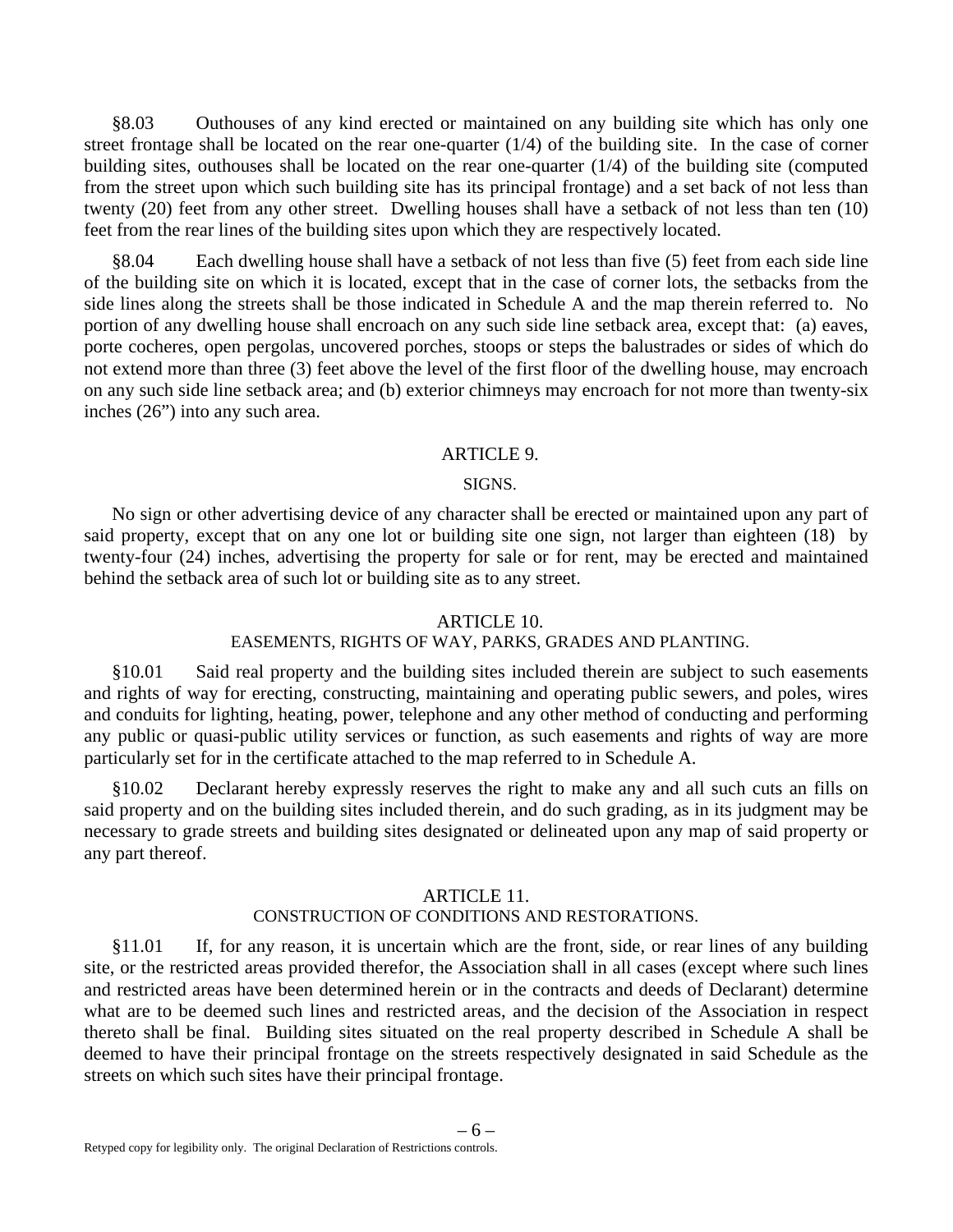§11.02 If the setback of any building or the width or principal frontage of any building site be difficult of determination by reason of its irregular shape or otherwise, or if the extent or location of the side line setbacks required for any building by Article 8 of this Declaration be uncertain, the Association shall in all cases determine what is to be deemed the principal frontage or the setback of such building or the width of such building site, or the extent and location of such side line setbacks, as the case may be, and the decision of the Association in respect thereof shall be final.

§11.03 The setback of any building, or the width of any building site, or the location and extent of side line setbacks may, in any such cases, be determined by the Declarant prior to sale and be particularly described in the contracts and deeds covering the lots or building sites as to which such determination is made by Declarant.

§11.04 If two or more setback provisions of this Declaration as to the same street line and affecting the erection and maintenance of the same class of building are applicable to the same lot or building site, then the setback provision requiring the greater setback shall control.

§11.05 In construing this Declaration, or any part thereof, stipulations which are necessary to make this Declaration of Restrictions, or any of its terms or provisions, reasonable are implied.

§11.06 The determination by any court that any of the provisions of this Declaration are unlawful or void shall not affect the validity of any of the other provisions hereof.

§11.07 Damages are declared not to be adequate compensations for any breach of the provisions of this Declaration. Declarant contemplating the enforcement of such restrictions as part of the general plan of improvement, and not damages for the breach of such restriction.

#### ARTICLE 12.

## SCOPE AND DURATION OF CONDITIONS, RESTRICTIONS AND CHARGES.

All of the conditions, restrictions and charges set forth in this Declaration are imposed upon said property for the direct benefit thereof and of the owners thereof as a part of the general plan of development, improvement, building, occupation and maintenance hereby or in any supplement to this Declaration adopted therefor by Declarant; and said conditions, restrictions and charges shall run with the land and continue to be in full force and effect, except as hereinafter provided and subject to the provisions of Article 13 hereof, until January 1, 1990 (provided, however, that the prohibition of §4.03 hereof shall be perpetual), and shall, as then in force, be continued automatically and without further notice from that time for a period of twenty (20) years, and thereafter for successive periods of twenty (20) years each without limitation unless, within six (6) months prior to January 1, 1990, or within the six (6) months prior to the expiration of any successive twenty-year period thereafter, a written agreement executed by the then record owners of more than one-half in area of said property then subject to this Declaration, exclusive of streets, parks and open spaces, be placed on record in the office of the County Recorder of Los Angeles County, by the terms of which agreement any of said conditions, restrictions or charges, excepting the prohibitions of §4.03 hereof, are changed, modified or extinguished in whole or in part as to all or any part of the property then subject thereto in the manner and to the extent therein provided. In the event that any such written agreement of change or modification be duly executed and recorded, the original conditions, restrictions and changes as therein modified shall continue in force for successive periods of twenty years each unless and until further changed, modified or extinguished in the manner herein provided.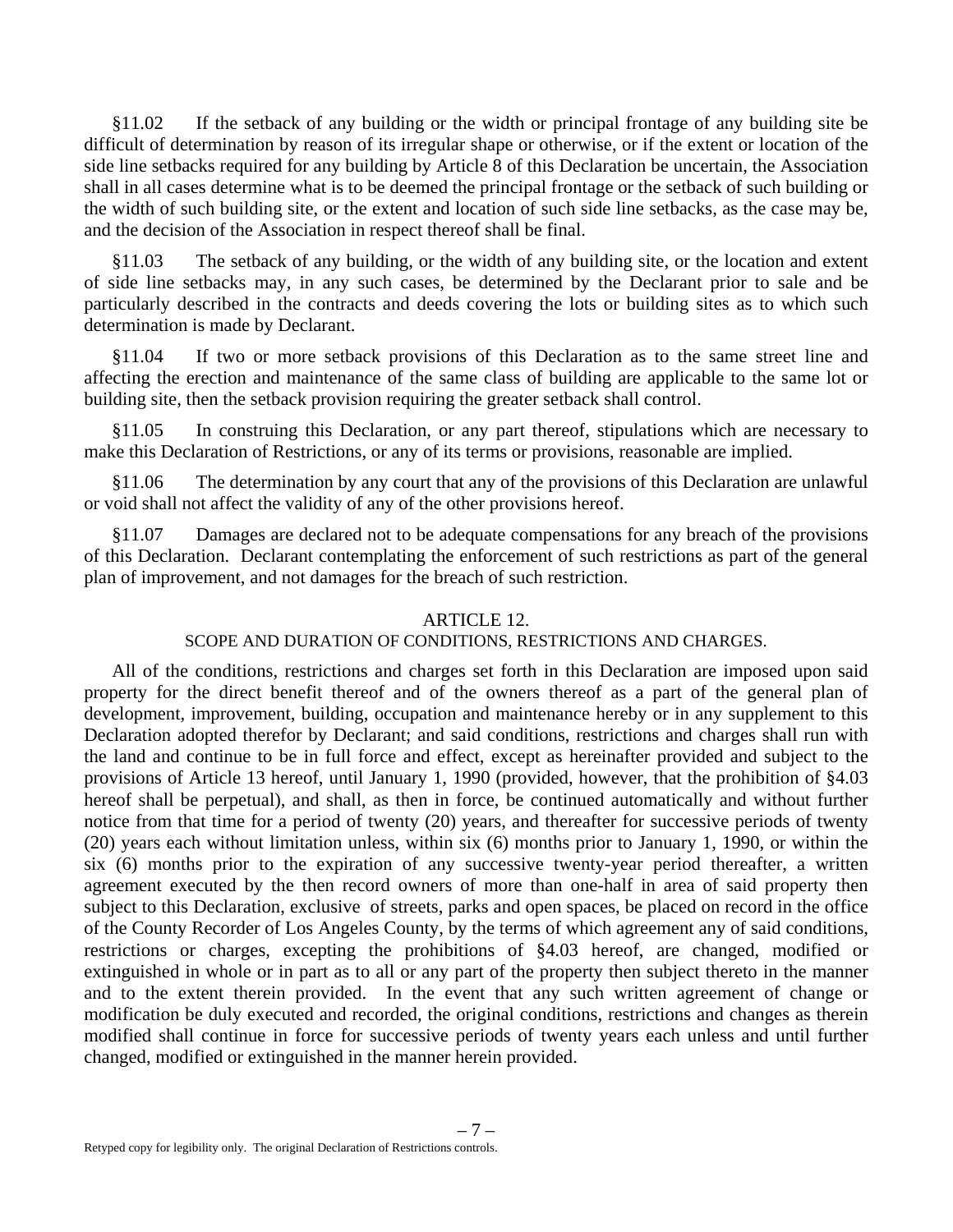#### ARTICLE 13.

#### CANCELLATION AND ANNULMENT OF CONDITIONS, RESTRICTIONS AND CHARGES

At any time after the  $1<sup>st</sup>$  day of January, 1975, the owners of record of lots or building sites in the property then subject to this Declaration (including all property which may hereafter have been subjected and may then be subject to this Declaration, with or without alterations, modification or additions, as contemplated by Article 2 hereof) having an aggregate area equivalent to not less than sixty-five per cent (65%) of the total area of all such property, may cancel and annul, with respect to all such property, all or any of the conditions, restrictions and charges contained in this Declaration and any such supplement, excepting the prohibition of §4.03 hereof, by an instrument in writing, signed by said owners, which shall be acknowledged by them so as to entitle it to record and be recorded in the office of the Recorder of said County of Los Angeles.

## ARTICLE 14. VIOLATION OF CONDITIONS AND RESTRICTIONS.

§14.01 Violation of any of the conditions or restrictions herein contained shall give to Declarant and/or the Association the right to enter upon the property upon or as to which such violation exists, and to summarily abate and remove. (*sic*) at the expense of the owner thereof, any erection, thing or condition that may be or exist thereon contrary to the intent and meaning of the provisions hereof; and Declarant and/or the Association shall not thereby be deemed guilty of any manner of trespass for such entry, abatement or removal.

§14.02 The result of every act or omission whereby any condition or restriction herein contained is violated, in whole or in part, is hereby declared to be and constitutes a nuisance, and every remedy allowed by law or equity against a nuisance, either public or private, shall be applicable against every such result, and may be exercised by Declarant and/or by the Association. In any legal or equitable proceeding by Declarant or the Association, or both, for the enforcement, or to restrain a violation, of this Declaration or any provisions hereof, the losing party or parties shall pay the attorney's or attorneys' fees of the winning party or parties in such amount as may be fixed by the court in such proceeding. Such remedies shall be deemed cumulative and not exclusive.

## ARTICLE 15.

## RIGHT TO ENFORCE.

The provisions contained in this Declaration shall bind and inure to the benefit of and be enforceable by Declarant, the Association, or the owner or owners of any portion of said property, or their and each of their legal representatives, heirs, successors and assigns; and failure by Declarant, or by the Association, or by any other property owner, or their legal representatives, heirs, successors or assigns, to enforce any of such conditions, restrictions or charges herein contained shall in no event be deemed a waiver of the right to do so hereafter.

#### ARTICLE 16. ASSIGNMENT OF POWERS.

Any or all of the rights and powers and reservations of Declarant herein contained may be assigned to the Association or to any other corporation or association which is now organized or which may hereafter be organized and which will assume the duties of Declarant hereunder pertaining to the particular rights and powers and reservations assigned; and upon any such corporation or association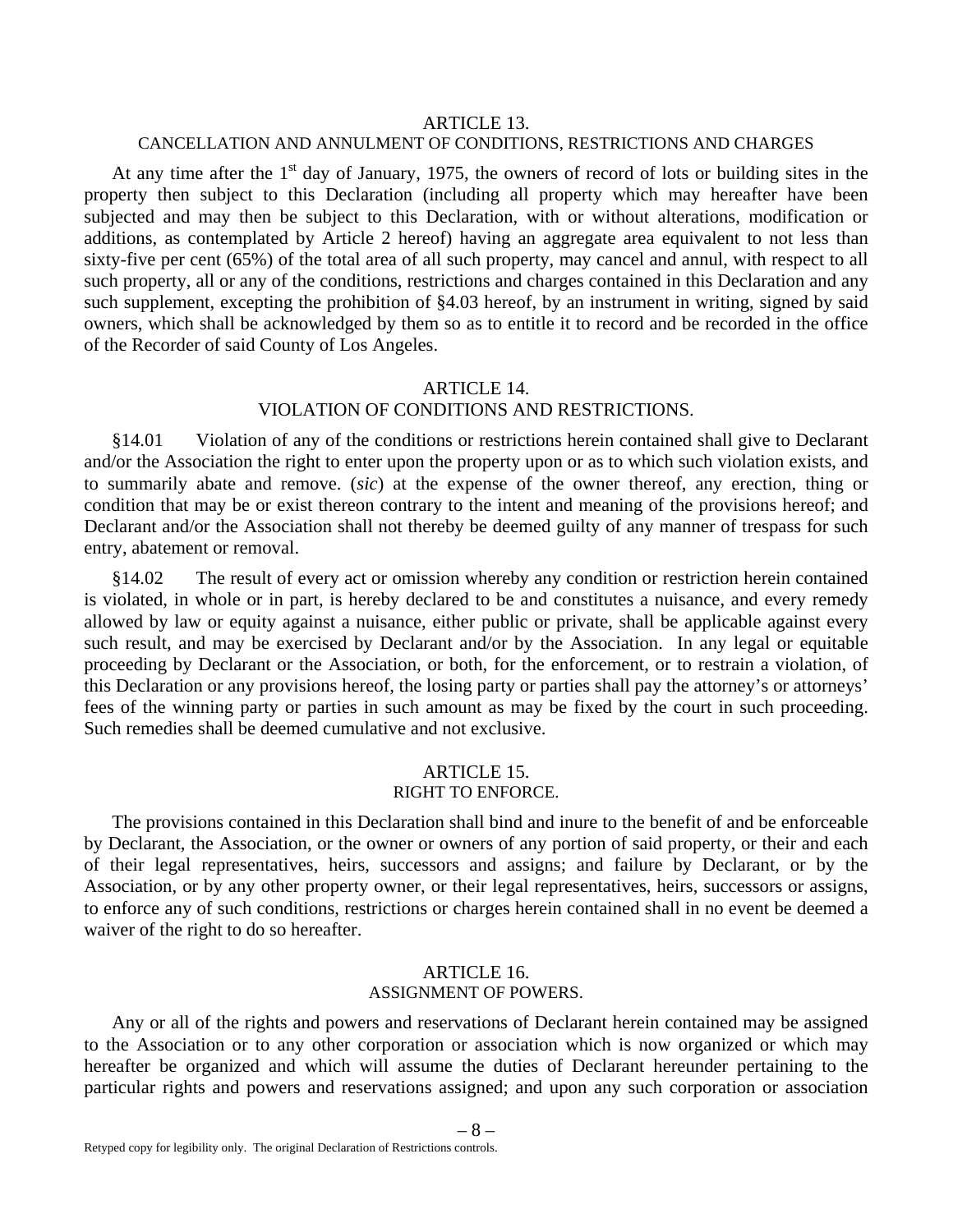evidencing its consent in writing to accept such assignment and assume such duties it shall, to the extent of such assignment, have the same rights and powers and be subject to the same obligations and duties as are given to and assumed by Declarant herein.

## ARTICLE 17

## CONVENANT AGAINST OIL AND GAS USES.

Declarant as the owner of all of the real property described in that certain deed referred to in Article 2 of this Declaration, of which said property described in Schedule A is a part, hereby covenants, on behalf of and for itself and its assigns who may at any time be the owners of all or any part of the real property described in said deed, for the benefit of and to each and every purchaser of one or more lots or building sites in said property described in Schedule A, and the respective assigns of such purchasers and of each of them, that Declarant will not explore or drill for, or take or produce gas, oil or other hydrocarbon substances upon or from said real property described in said deed or any part thereof, and that neither said property described in said deed, nor any part thereof, shall at any time be used for the purpose of exploring or drilling for, taking from or producing therefrom, gas, oil or other hydrocarbon substances.

IN WITNESS WHEREOF, COUNTRY CLUB T.H. CORP., a corporation, has caused its corporate name to be hereunto subscribed by its officers thereunto duly authorized and its corporate seal to be hereunto affixed this  $12<sup>th</sup>$  day of April, 1951.

COUNTRY CLUB T.H. CORP. A corporation By Albert E. Marks, *President* And Eleanor Coburn, *Secretary*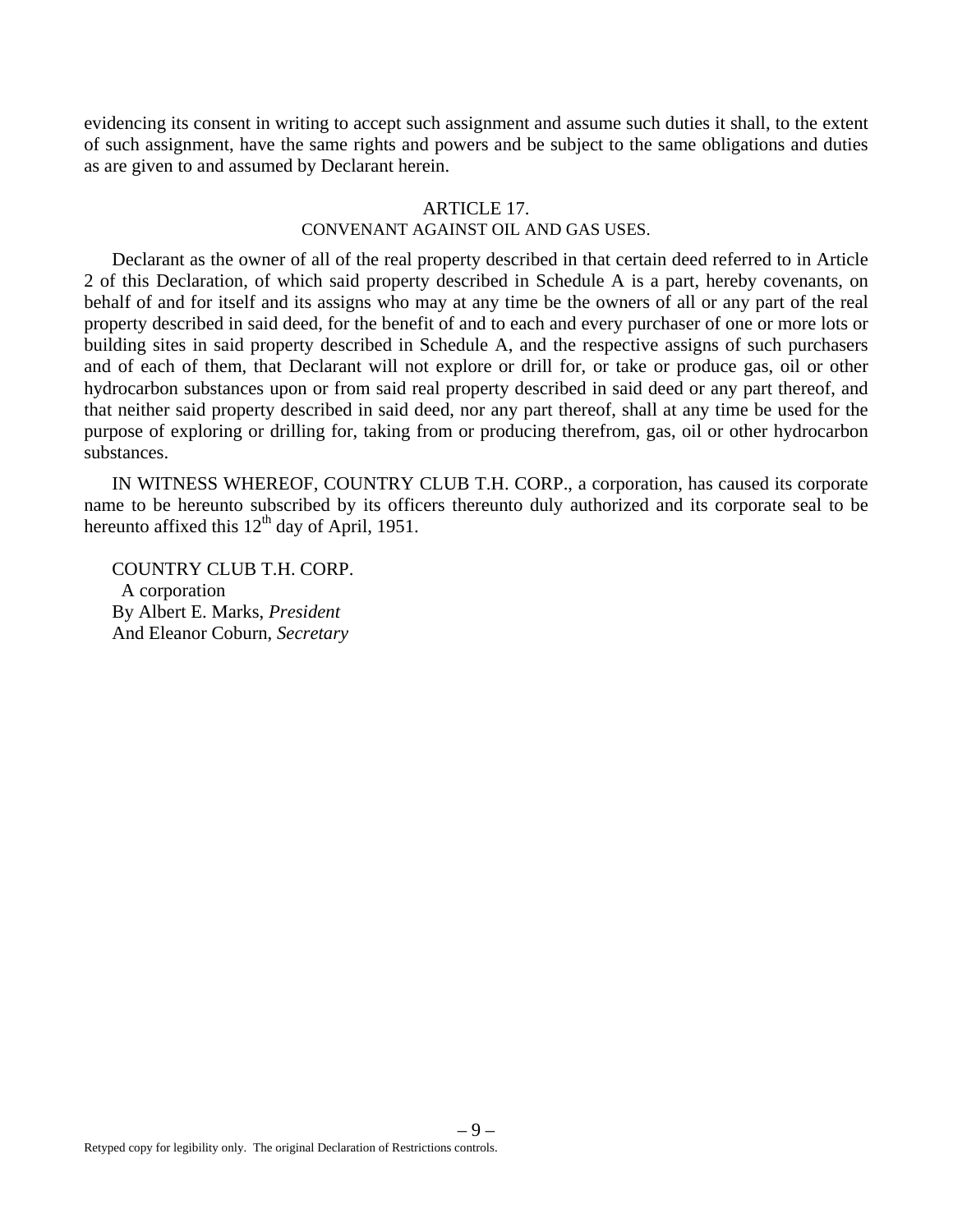#### **SCHEDULE "A"**

 This schedule is the Schedule "A" referred to in Article 1 of the foregoing Declaration of Restrictions and is made a part hereof as therein provided.

#### DESCRIPTION OF PROPERTY

COUNTRY CLUB T.H. CORP., a California corporation, Declarant in said Declaration of Restrictions, is the owner of the following described real property situated in the City and County of Los Angeles, State of California, and more particularly described as Lots 1 to 161, inclusive, of Tract 15299, as per map recorded in Book 407, pages 6 to 9 of Maps, in the office of the County Recorder of said County. Said property is subjected to the conditions, restrictions and charges specified in said Declaration of Restrictions, as provided in Article 1 thereof.

#### CHART OF SETBACKS, ETC.

The following chart tabulates certain provisions of said Declaration in their application to the building sites embraced within the above-described property. Said chart sets forth the application of said restrictions with reference to the principal street on which each building site fronts and the setbacks of the dwelling houses from the principal street and from the side street or streets.

Where the letter "M" is used under the caption: "PRINCIPAL STREET ON WHICH BUILDING SITE FRONTS", it means that the lot thus indicated has only one street frontage, and reference is made to said map therefore.

Where the "-" is used in the chart, it means "not affected".

Where the word "optional" is used in the chart, it means that with reference to any lot thus indicated, the determination of the principal street is optional with the owner of said lot.

| <b>Setbacks of Principal</b><br><b>Structure</b> |                                                                    |                                        |                            |         |                                                                    | <b>Setbacks of Principal</b><br><b>Structure</b> |                     |  |
|--------------------------------------------------|--------------------------------------------------------------------|----------------------------------------|----------------------------|---------|--------------------------------------------------------------------|--------------------------------------------------|---------------------|--|
| Lot No.                                          | <b>Principal Street on</b><br>which Building Site<br><b>Fronts</b> | <b>From Principal</b><br><b>Street</b> | <b>From side</b><br>street | Lot No. | <b>Principal Street on</b><br>which Building Site<br><b>Fronts</b> | <b>From Principal</b><br><b>Street</b>           | From side<br>street |  |
|                                                  | Queensbury                                                         | 20                                     |                            | 14      | M                                                                  | $\zeta$ $\zeta$                                  |                     |  |
| $\overline{2}$                                   | M                                                                  | $\zeta$ $\zeta$                        |                            | 15      | M                                                                  | $\zeta$ $\zeta$                                  |                     |  |
| 3                                                | M                                                                  | $\zeta$ $\zeta$                        |                            | 16      | M                                                                  | $\zeta$ $\zeta$                                  |                     |  |
| 4                                                | M                                                                  | $\zeta$ $\zeta$                        |                            | 17      | M                                                                  | $\zeta$ $\zeta$                                  |                     |  |
|                                                  | M                                                                  | $\zeta$ $\zeta$                        |                            | 18      | M                                                                  | $\zeta$ $\zeta$                                  |                     |  |
| 6                                                | M                                                                  | $\zeta$ $\zeta$                        |                            | 19      | M                                                                  | $\zeta$ $\zeta$                                  |                     |  |
|                                                  | M                                                                  | $\zeta$ $\zeta$                        |                            | 20      | M                                                                  | 66                                               |                     |  |
| 8                                                | M                                                                  | 20                                     | 10                         | 21      | M                                                                  | $\zeta$ $\zeta$                                  |                     |  |
| 9                                                | M                                                                  | 20                                     | 10                         | 22      | M                                                                  | $\zeta$ $\zeta$                                  |                     |  |
| 10                                               | M                                                                  | $\zeta$ $\zeta$                        |                            | 23      | Queensbury                                                         |                                                  | 10                  |  |
|                                                  | M                                                                  | $\zeta$ $\zeta$                        |                            | 24      | Cavendish                                                          |                                                  | 10                  |  |
| 12                                               | M                                                                  | $\zeta$ $\zeta$                        |                            | 25      | M                                                                  | 20                                               |                     |  |
| 13                                               | M                                                                  | 66                                     |                            | 26      | M                                                                  | $\zeta$ $\zeta$                                  |                     |  |

 $-10-$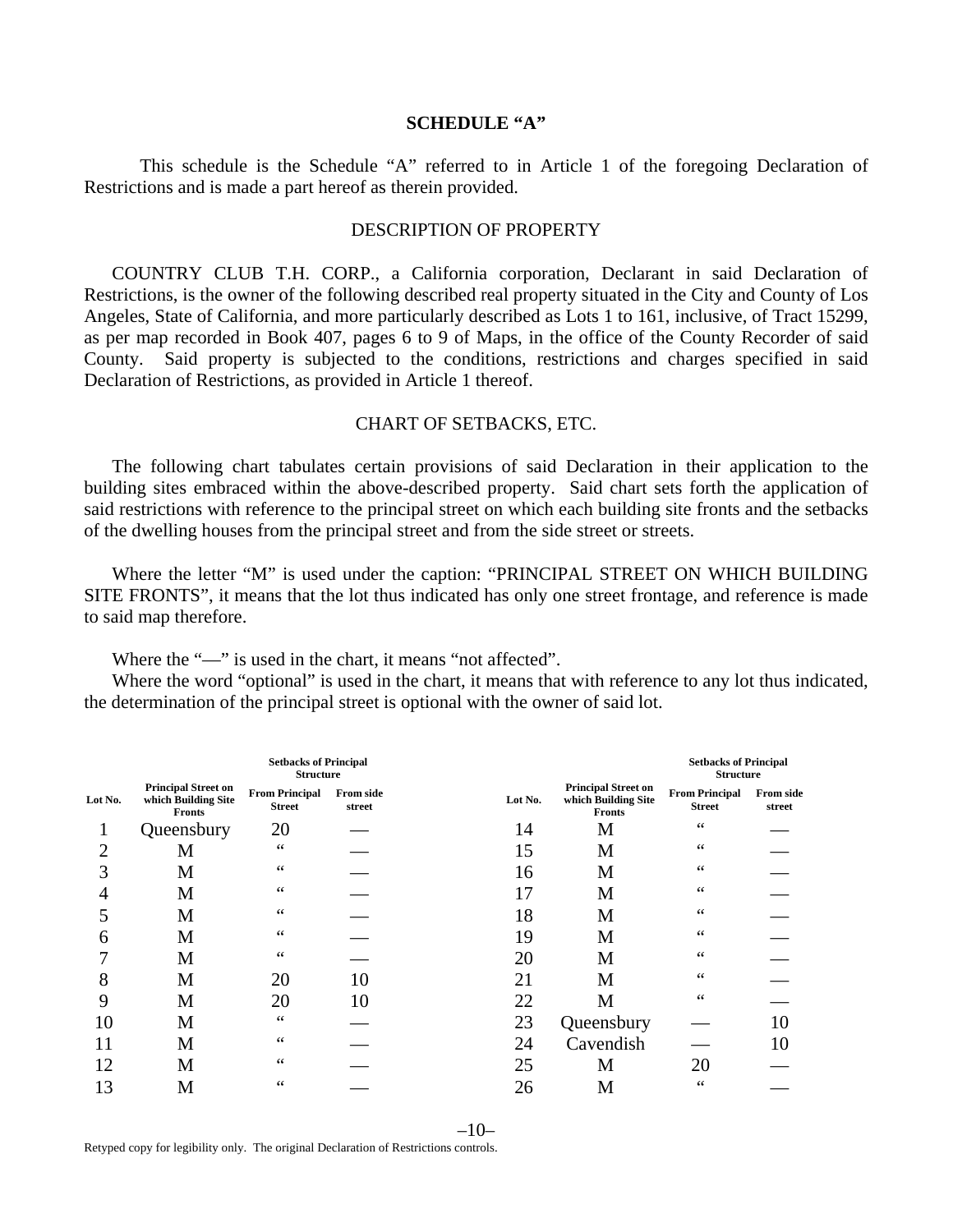|         |                                                                    | <b>Setbacks of Principal</b><br><b>Structure</b> |                            |         |                                                                    | <b>Setbacks of Principal</b><br><b>Structure</b> |                            |
|---------|--------------------------------------------------------------------|--------------------------------------------------|----------------------------|---------|--------------------------------------------------------------------|--------------------------------------------------|----------------------------|
| Lot No. | <b>Principal Street on</b><br>which Building Site<br><b>Fronts</b> | <b>From Principal</b><br><b>Street</b>           | <b>From side</b><br>street | Lot No. | <b>Principal Street on</b><br>which Building Site<br><b>Fronts</b> | <b>From Principal</b><br><b>Street</b>           | <b>From side</b><br>street |
| 27      | $\mathbf M$                                                        | $\zeta$ $\zeta$                                  |                            | 70      | $\mathbf{M}$                                                       | $\zeta$ $\zeta$                                  |                            |
| 28      | $\mathbf{M}$                                                       | $\zeta$ $\zeta$                                  |                            | 71      | $\mathbf M$                                                        | $\zeta$ $\zeta$                                  |                            |
| 29      | M                                                                  | $\zeta$ $\zeta$                                  |                            | 72      | M                                                                  | $\zeta$ $\zeta$                                  |                            |
| 30      | M                                                                  | $\zeta$ $\zeta$                                  |                            | 73      | $\mathbf M$                                                        | 20                                               |                            |
| 31      | M                                                                  | $\zeta$ $\zeta$                                  |                            | 74      | $\mathbf M$                                                        | $\zeta$ $\zeta$                                  |                            |
| 32      | M                                                                  | $\zeta$ $\zeta$                                  |                            | 75      | $\mathbf M$                                                        | $\zeta$ $\zeta$                                  |                            |
| 33      | M                                                                  | $\zeta$ $\zeta$                                  |                            | 76      | $\mathbf M$                                                        | 15                                               |                            |
| 34      | M                                                                  | $\zeta$ $\zeta$                                  |                            | 77      | <b>Bridlevale</b>                                                  | 20                                               | 10                         |
| 35      | M                                                                  | $\zeta$ $\zeta$                                  |                            | 78      | $\mathbf M$                                                        | 20                                               |                            |
| 36      | $\mathbf M$                                                        | $\zeta$ $\zeta$                                  |                            | 79      | <b>Bridlevale</b>                                                  | 20                                               | $10\,$                     |
| 37      | M                                                                  | 20                                               |                            | 80      | M                                                                  | $\zeta$ $\zeta$                                  |                            |
| 38      | M                                                                  | 20                                               | 10                         | 81      | $\mathbf M$                                                        | $\zeta$ $\zeta$                                  |                            |
| 39      | M                                                                  | 20                                               | 10                         | 82      | $\mathbf M$                                                        | $\zeta$ $\zeta$                                  |                            |
| 40      | M                                                                  | $\zeta$ $\zeta$                                  |                            | 83      | $\mathbf M$                                                        | $\zeta$ $\zeta$                                  |                            |
| 41      | M                                                                  | $\zeta$ $\zeta$                                  |                            | 84      | $\mathbf M$                                                        | $\zeta$ $\zeta$                                  |                            |
| 42      | M                                                                  | $\zeta$ $\zeta$                                  |                            | 85      | $\mathbf M$                                                        | $\zeta$ $\zeta$                                  |                            |
| 43      | $\mathbf M$                                                        | $\zeta$ $\zeta$                                  |                            | 86      | $\mathbf M$                                                        | $\zeta$ $\zeta$                                  |                            |
| 44      | M                                                                  | $\zeta$ $\zeta$                                  |                            | 87      | <b>Bridlevale</b>                                                  | 20                                               | $10\,$                     |
| 45      | M                                                                  | $\zeta$ $\zeta$                                  |                            | 88      | $\zeta$ $\zeta$                                                    | 20                                               |                            |
| 46      | $\mathbf M$                                                        | $\zeta$ $\zeta$                                  |                            | 89      | Earlmar                                                            | 15                                               |                            |
| 47      | M                                                                  | $\zeta$ $\zeta$                                  |                            | 90      | $\mathbf M$                                                        | 20                                               |                            |
| 48      | $\mathbf M$                                                        | $\zeta$ $\zeta$                                  |                            | 91      | $\mathbf M$                                                        | $\zeta$ $\zeta$                                  |                            |
| 49      | $\mathbf M$                                                        | $\zeta$ $\zeta$                                  |                            | 92      | $\mathbf M$                                                        | $\zeta$ $\zeta$                                  |                            |
| 50      | $\mathbf M$                                                        | $\zeta$ $\zeta$                                  |                            | 93      | $\mathbf M$                                                        | $\zeta$ $\zeta$                                  |                            |
| 51      | Queensbury                                                         | 15                                               |                            | 94      | $\mathbf M$                                                        | $\zeta$ $\zeta$                                  |                            |
| 52      | Cavendish                                                          | 20                                               |                            | 95      | $\mathbf{M}$                                                       | $\zeta$ $\zeta$                                  |                            |
| 53      | $\mathbf M$                                                        | $\zeta$ $\zeta$                                  |                            | 96      | $\mathbf M$                                                        | $\zeta$ $\zeta$                                  |                            |
| 54      | M                                                                  | $\zeta$ $\zeta$                                  |                            | 97      | $\mathbf M$                                                        | $\zeta\,\zeta$                                   |                            |
| 55      | M                                                                  | $\zeta$ $\zeta$                                  |                            | 98      | $\mathbf M$                                                        | $\zeta$ $\zeta$                                  |                            |
| 56      | M                                                                  | $\zeta$ $\zeta$                                  |                            | 99      | M                                                                  | $\zeta$ $\zeta$                                  |                            |
| 57      | M                                                                  | $\zeta$ $\zeta$                                  |                            | 100     | $\mathbf{M}$                                                       | $\zeta\,\zeta$                                   | $10\,$                     |
| 58      | $\mathbf M$                                                        | $\zeta$ $\zeta$                                  |                            | 101     | $\mathbf M$                                                        | $\zeta$ $\zeta$                                  | $10\,$                     |
| 59      | $\mathbf M$                                                        | $\zeta$ $\zeta$                                  |                            | 102     | $\mathbf M$                                                        | $\zeta$ $\zeta$                                  |                            |
| 60      | $\mathbf M$                                                        | $\zeta$ $\zeta$                                  |                            | 103     | $\mathbf M$                                                        | $\zeta$ $\zeta$                                  |                            |
| 61      | $\mathbf M$                                                        | $\zeta$ $\zeta$                                  |                            | 104     | $\mathbf M$                                                        | $\zeta$ $\zeta$                                  |                            |
| 62      | $\mathbf M$                                                        | $\zeta$ $\zeta$                                  |                            | 105     | $\mathbf M$                                                        | $\zeta$ $\zeta$                                  |                            |
| 63      | $\mathbf M$                                                        | $\zeta$ $\zeta$                                  |                            | 106     | $\mathbf M$                                                        | $\zeta$ $\zeta$                                  |                            |
| 64      | M                                                                  | 20                                               | $10\,$                     | 107     | $\mathbf{M}$                                                       | $\zeta$ $\zeta$                                  |                            |
| 65      | $\mathbf M$                                                        | 20                                               | 10                         | 108     | $\mathbf M$                                                        | $\zeta$ $\zeta$                                  |                            |
| 66      | $\mathbf M$                                                        | $\zeta$ $\zeta$                                  |                            | 109     | $\mathbf M$                                                        | $\zeta$ $\zeta$                                  |                            |
| 67      | $\mathbf M$                                                        | $\zeta$ $\zeta$                                  |                            | 110     | $\mathbf M$                                                        | $\zeta$ $\zeta$                                  |                            |
| 68      | $\mathbf M$                                                        | $\zeta$ $\zeta$                                  |                            | 111     | $\mathbf M$                                                        | $\zeta$ $\zeta$                                  |                            |
| 69      | $\mathbf M$                                                        | $\zeta$ $\zeta$                                  |                            | 112     | $\mathbf M$                                                        | $\zeta$ $\zeta$                                  |                            |
|         |                                                                    |                                                  |                            |         |                                                                    |                                                  |                            |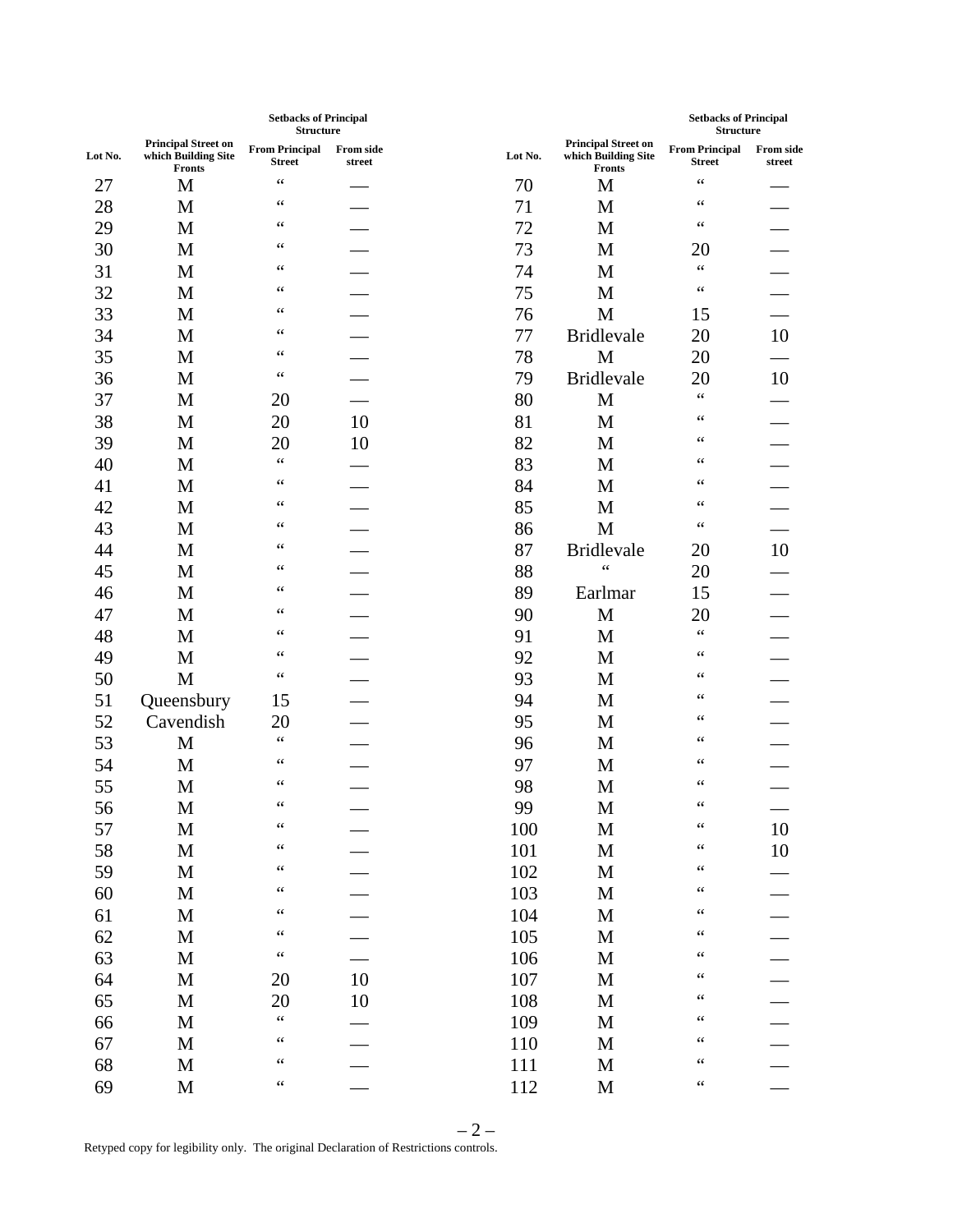|         | <b>Setbacks of Principal</b><br><b>Structure</b>                   |                                        |                            |         |                                                                    | <b>Setbacks of Principal</b><br><b>Structure</b> |                            |
|---------|--------------------------------------------------------------------|----------------------------------------|----------------------------|---------|--------------------------------------------------------------------|--------------------------------------------------|----------------------------|
| Lot No. | <b>Principal Street on</b><br>which Building Site<br><b>Fronts</b> | <b>From Principal</b><br><b>Street</b> | <b>From side</b><br>street | Lot No. | <b>Principal Street on</b><br>which Building Site<br><b>Fronts</b> | <b>From Principal</b><br><b>Street</b>           | <b>From side</b><br>street |
| 113     | M                                                                  | $\zeta$ $\zeta$                        |                            | 139     | M                                                                  | 15                                               |                            |
| 114     | M                                                                  | $\zeta$ $\zeta$                        |                            | 140     | Earlmar                                                            | 20                                               | 10                         |
| 115     | M                                                                  | $\zeta$ $\zeta$                        |                            | 141     | Optional                                                           |                                                  |                            |
| 116     | M                                                                  | $\zeta$ $\zeta$                        |                            | 142     | Earlmar                                                            | 15                                               |                            |
| 117     | M                                                                  | 20                                     |                            | 143     | M                                                                  | 15                                               |                            |
| 118     | M                                                                  | $\zeta$ $\zeta$                        |                            | 144     | M                                                                  | 20                                               |                            |
| 119     | Earlmar                                                            | $\zeta$ $\zeta$                        |                            | 145     | M                                                                  | 20                                               |                            |
| 120     | Optional                                                           |                                        |                            | 146     | Earlmar                                                            | 20                                               | 10                         |
| 121     | M                                                                  | $\zeta$ $\zeta$                        |                            | 147     | $\mathbf M$                                                        | 20                                               |                            |
| 122     | Earlmar                                                            | $\zeta$ $\zeta$                        |                            | 148     | Cheviot                                                            | 15                                               | 10                         |
| 123     | M                                                                  | $\zeta$ $\zeta$                        |                            | 149     | M                                                                  | 20                                               |                            |
| 124     | M                                                                  | $\zeta$ $\zeta$                        |                            | 150     | Earlmar                                                            | $\zeta$ $\zeta$                                  |                            |
| 125     | Philo                                                              | $\zeta$ $\zeta$                        |                            | 151     | M                                                                  | $\zeta$ $\zeta$                                  |                            |
| 126     | Philo                                                              | $\zeta$ $\zeta$                        |                            | 152     | M                                                                  | $\zeta$ $\zeta$                                  |                            |
| 127     | M                                                                  | $\zeta$ $\zeta$                        |                            | 153     | M                                                                  | $\zeta$ $\zeta$                                  |                            |
| 128     | M                                                                  | $\zeta$ $\zeta$                        |                            | 154     | M                                                                  | $\zeta$ $\zeta$                                  |                            |
| 129     | M                                                                  | $\zeta$ $\zeta$                        |                            | 155     | M                                                                  | $\zeta$ $\zeta$                                  |                            |
| 130     | M                                                                  | $\leq \leq$                            |                            | 156     | M                                                                  | $\zeta$ $\zeta$                                  |                            |
| 131     | Optional                                                           |                                        |                            | 157     | M                                                                  | $\zeta$ $\zeta$                                  |                            |
| 132     | Optional                                                           |                                        |                            | 158     | M                                                                  | $\zeta$ $\zeta$                                  |                            |
| 133     | M                                                                  | 20                                     |                            | 159     | M                                                                  | $\zeta$ $\zeta$                                  |                            |
| 134     | Optional                                                           |                                        |                            | 160     | <b>Bridlevale</b>                                                  | $\zeta$ $\zeta$                                  | 15                         |
| 135     | M                                                                  | 15                                     |                            | 161     | M                                                                  | $\zeta$ $\zeta$                                  |                            |
| 136     | M                                                                  | 15                                     |                            |         |                                                                    |                                                  |                            |
| 137     | M                                                                  | 15                                     |                            |         |                                                                    |                                                  |                            |
| 138     | M                                                                  | 15                                     |                            |         |                                                                    |                                                  |                            |

COUNTRY CLUB T.H. CORP., A California Corporation, By ALBERT E. MARKS, *President* And ELEANOR COBURN, *Secretary*

## STATE OF CALIFORNIA County of Los Angeles

On this 16<sup>th</sup> day of April, 1951, before the undersigned, a Notary Public in and for the said County and State, personally appeared ALBERT E. MARKS, President, and ELEANORE COBURN, Secretary, known to me to be the President and Secretary of the COUNTRY CLUB T.H. CORP., the Corporation that executed the within Declaration of Restrictions and Schedule A, known to me to be the persons who